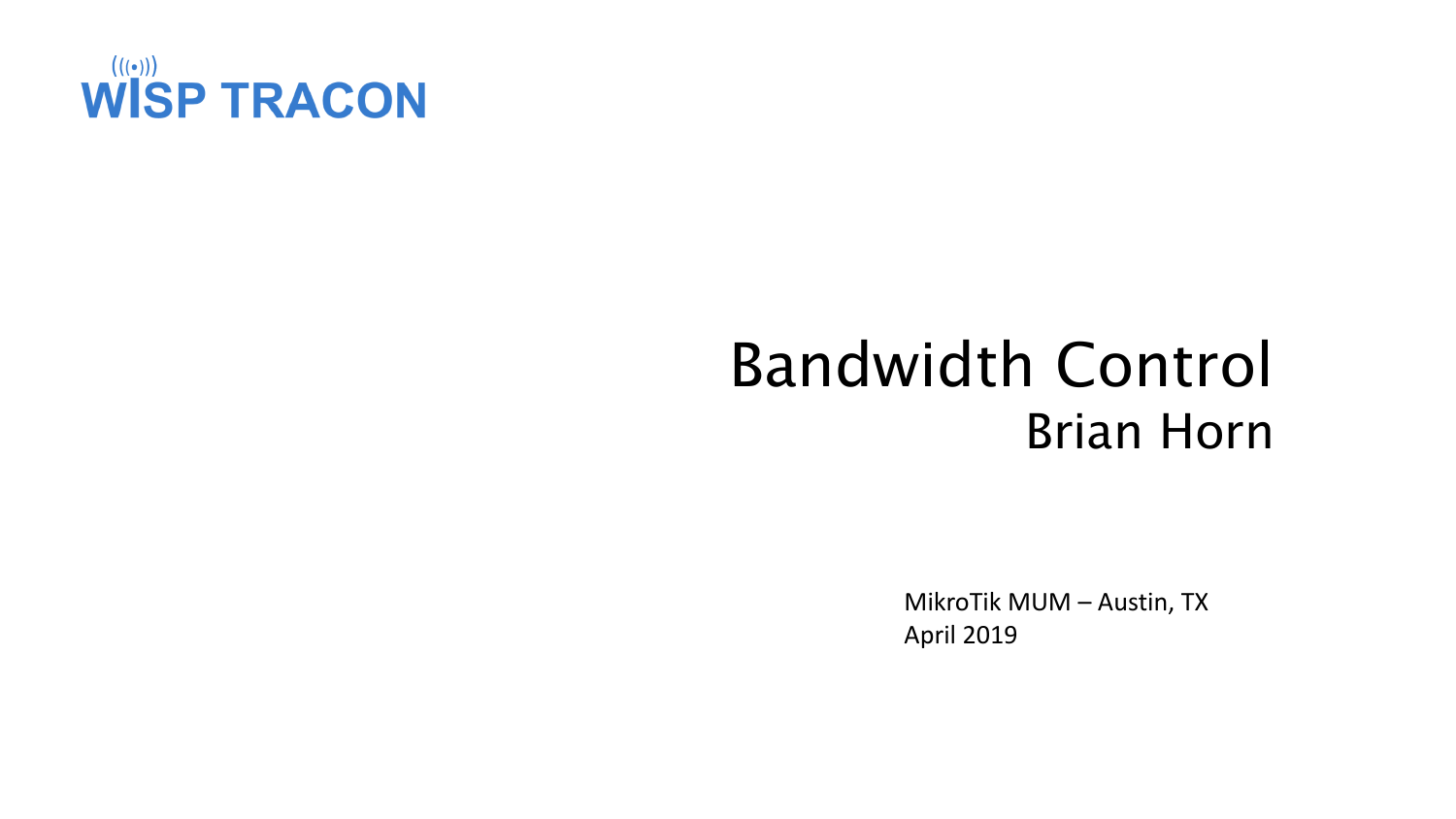### Why implement bandwidth control?

- You have finite bandwidth that you pay for based on capacity
	- You have to distribute that bandwidth to your AP sites
	- What do you for your backbone links?
		- Licensed full duplex or unlicensed half duplex
	- What is your download/upload ratio
		- Typically upload is 10% of download (network average)
	- Streaming devices can use bandwidth 24 x 7
		- E.g. Roku video streaming, it does not know if you are watching

#### Optimize bandwidth utilization and associated revenue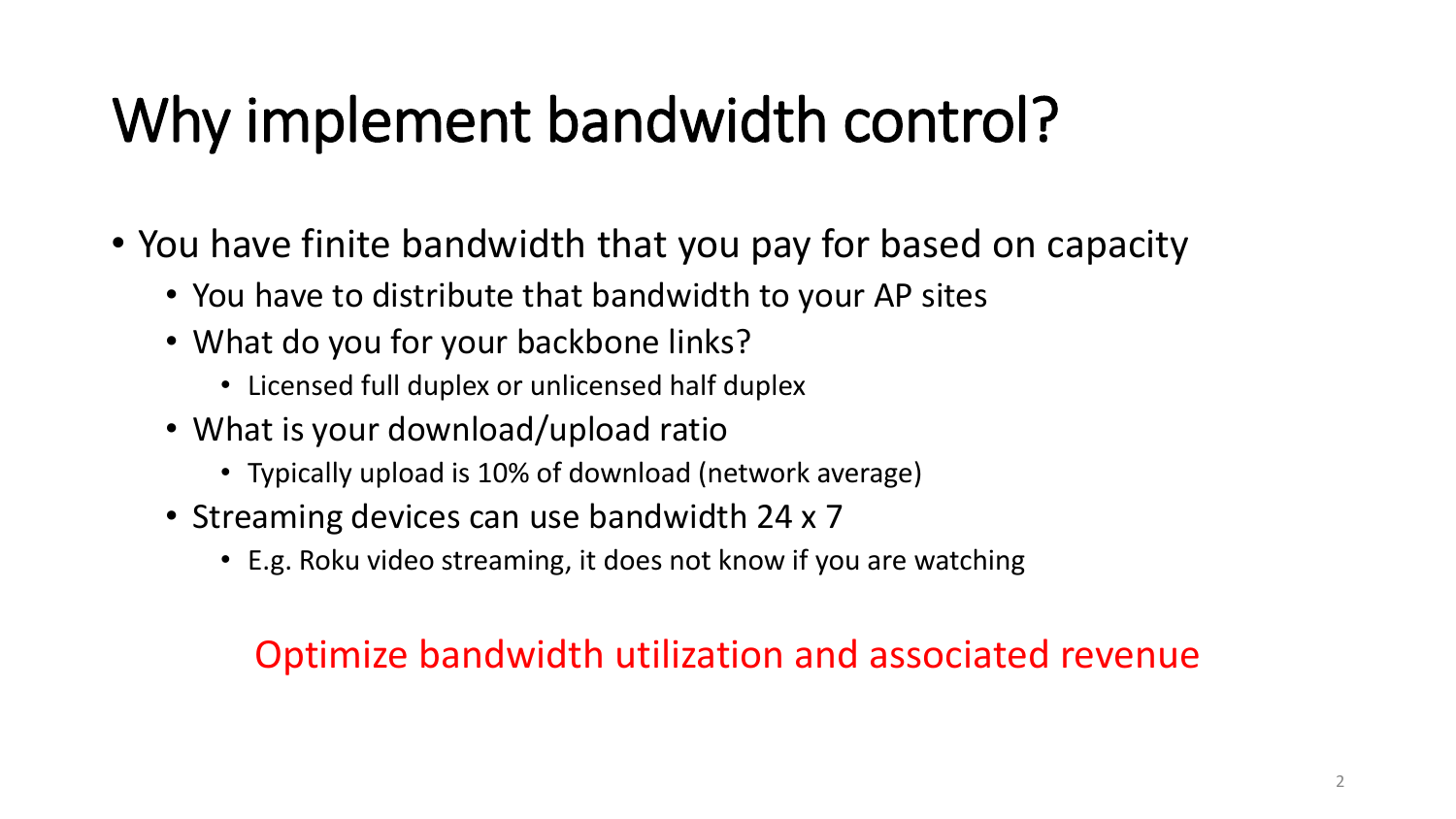### Benefits of Bandwidth Control

- Create different service levels to meet customer requirements
	- Residential Services
		- Asymmetric services
		- Upload speed 25% of download speed
	- Business Services
		- Symmetric bandwidth
- Usage Based Billing or Unlimited Usage
	- Where do you set limits?
	- Is the revenue generated worth the effort?
	- UBB can be used as a marketing message against you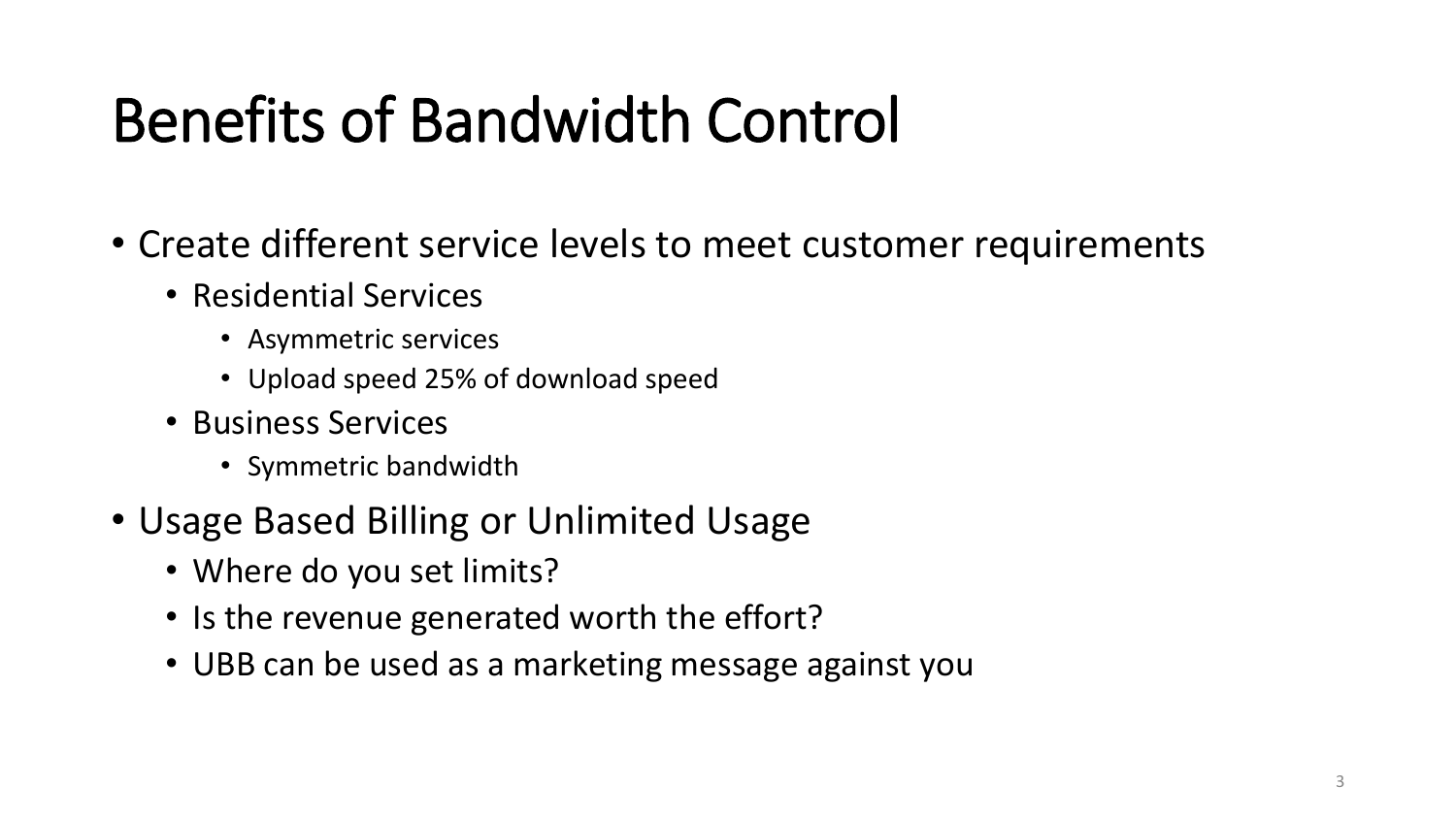### Bandwidth Control Tiers

- Residential Services
	- $R3 3$  Mbps
	- $R6 6$  Mbps
	- R9 9 Mbps
	- $R12 12$  Mbps
	- $R18 18$  Mbps
	- R25 25 Mbps
	- Contract term Monthly

Do not leave money on the table

- Business Services
	- $\cdot$  B25 25 Mbps
	- $\cdot$  B50 50 Mbps
	- B100 100 Mbps
	- Contract term 1 to 3 years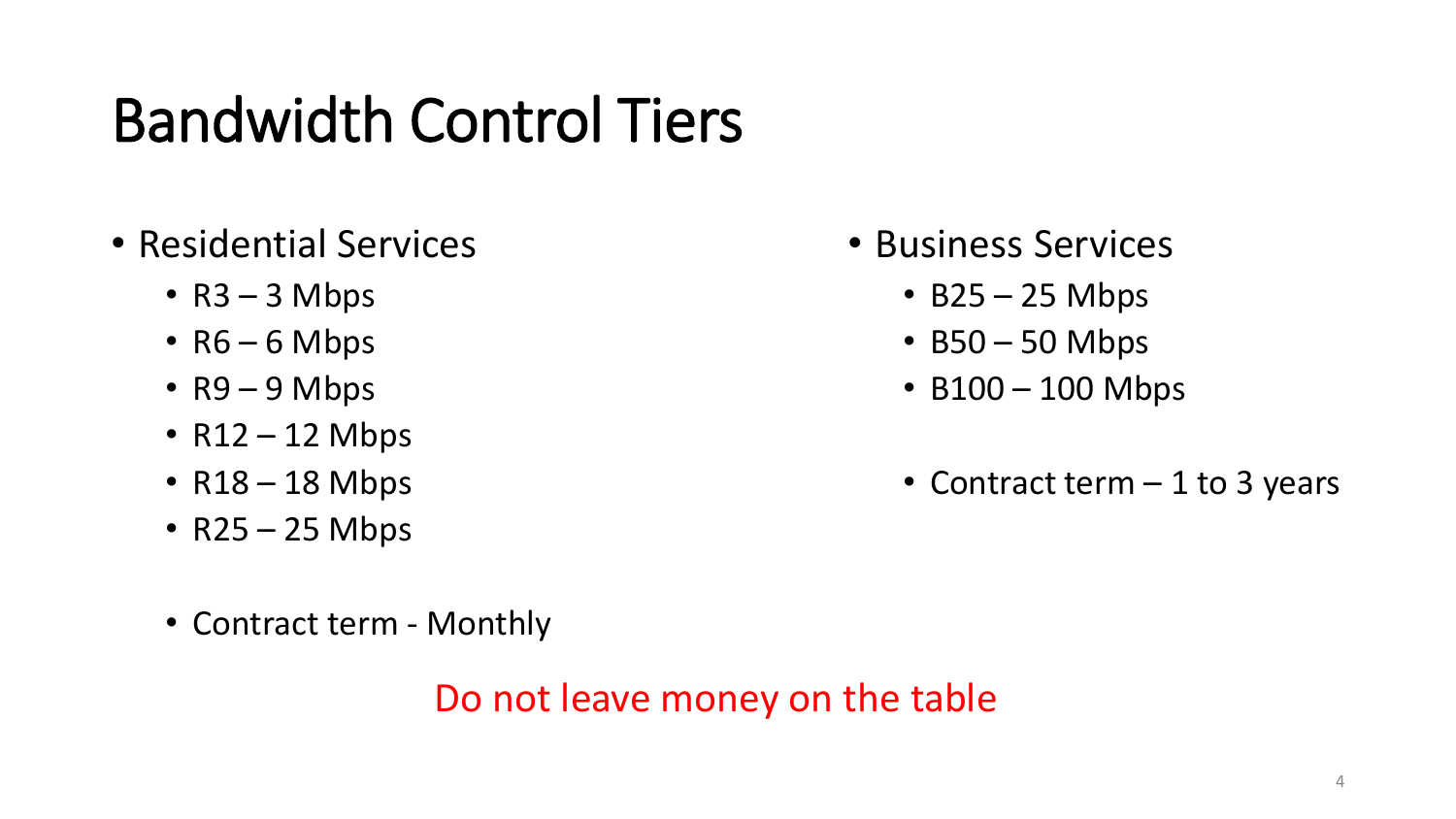## Where do you implement Bandwidth Control?

- Data Center (NOC) Ingress Point
	- Control download bandwidth utilization to customer
- Customer Router Egress Point
	- Control upload bandwidth utilization from customer
- Ingress and Egress Points
	- Optimum but requires configuration of multiple devices
	- Not worth the effort as upload traffic is typically 10% of download traffic

### Implement bandwidth control at Data Center (NOC)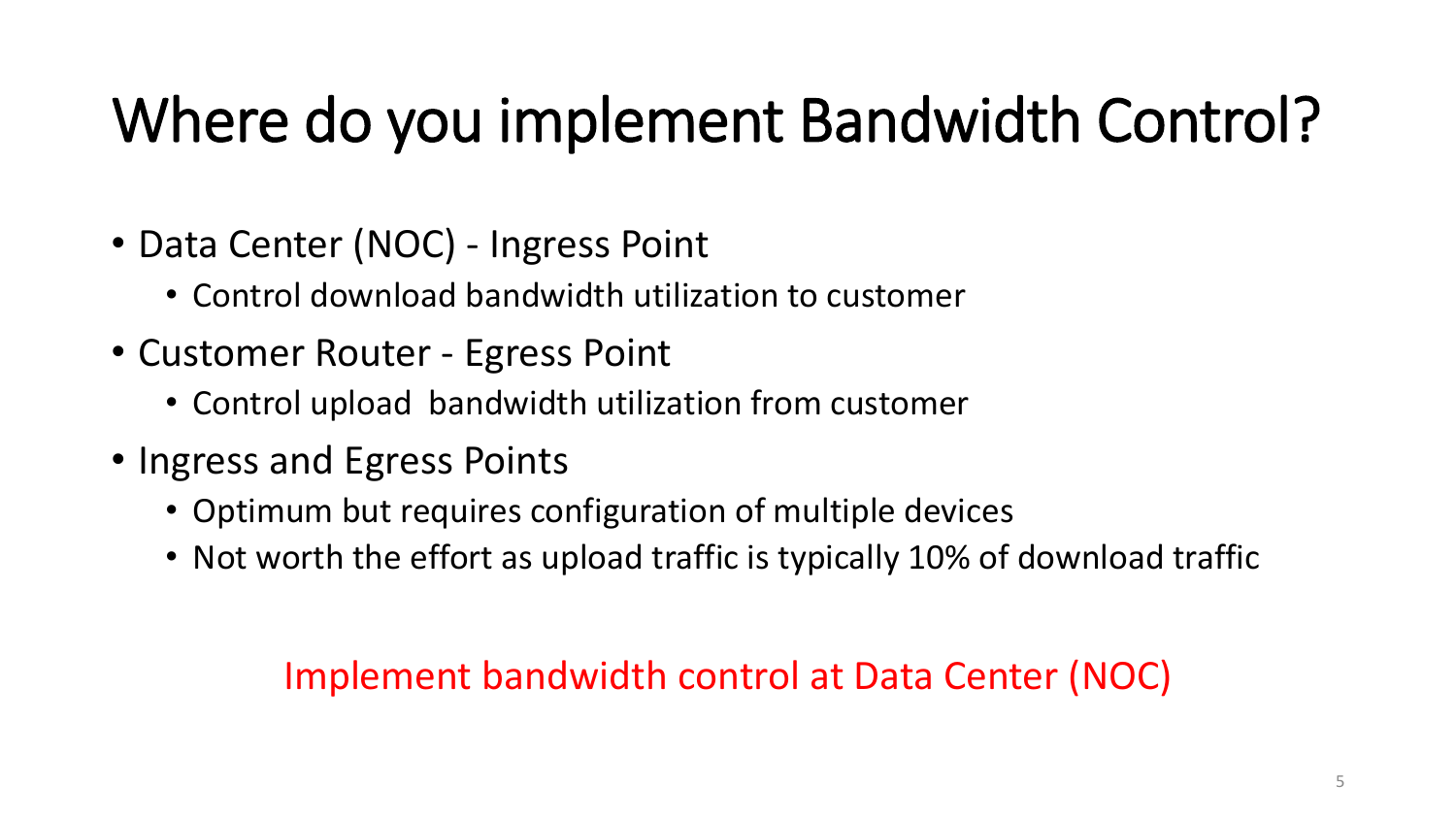### Bandwidth Control Implementation Options

### • Simple Queues

- Simplest way to limit data rates for specific IP address and/or subnets
- Can be used to build advanced QoS applications
- Each rule checks IP header of every packet to check for match
- Mangle + Queue Trees
	- Uses connection marks and packet marks eliminating need to check every packet
		- Results in lower CPU utilization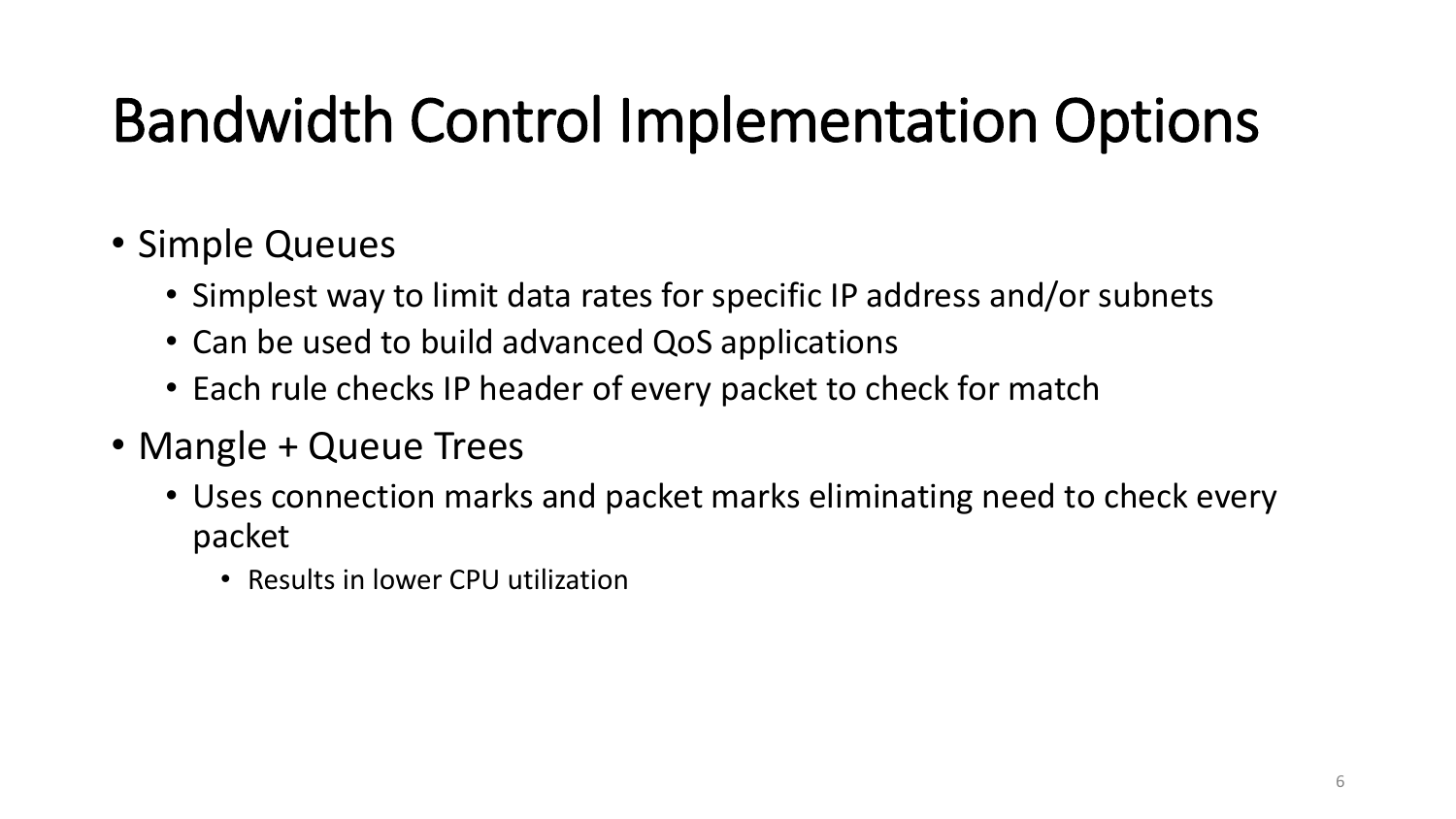### MikroTik Router Implementation

Packet flow diagram in routed environment without IPSEC

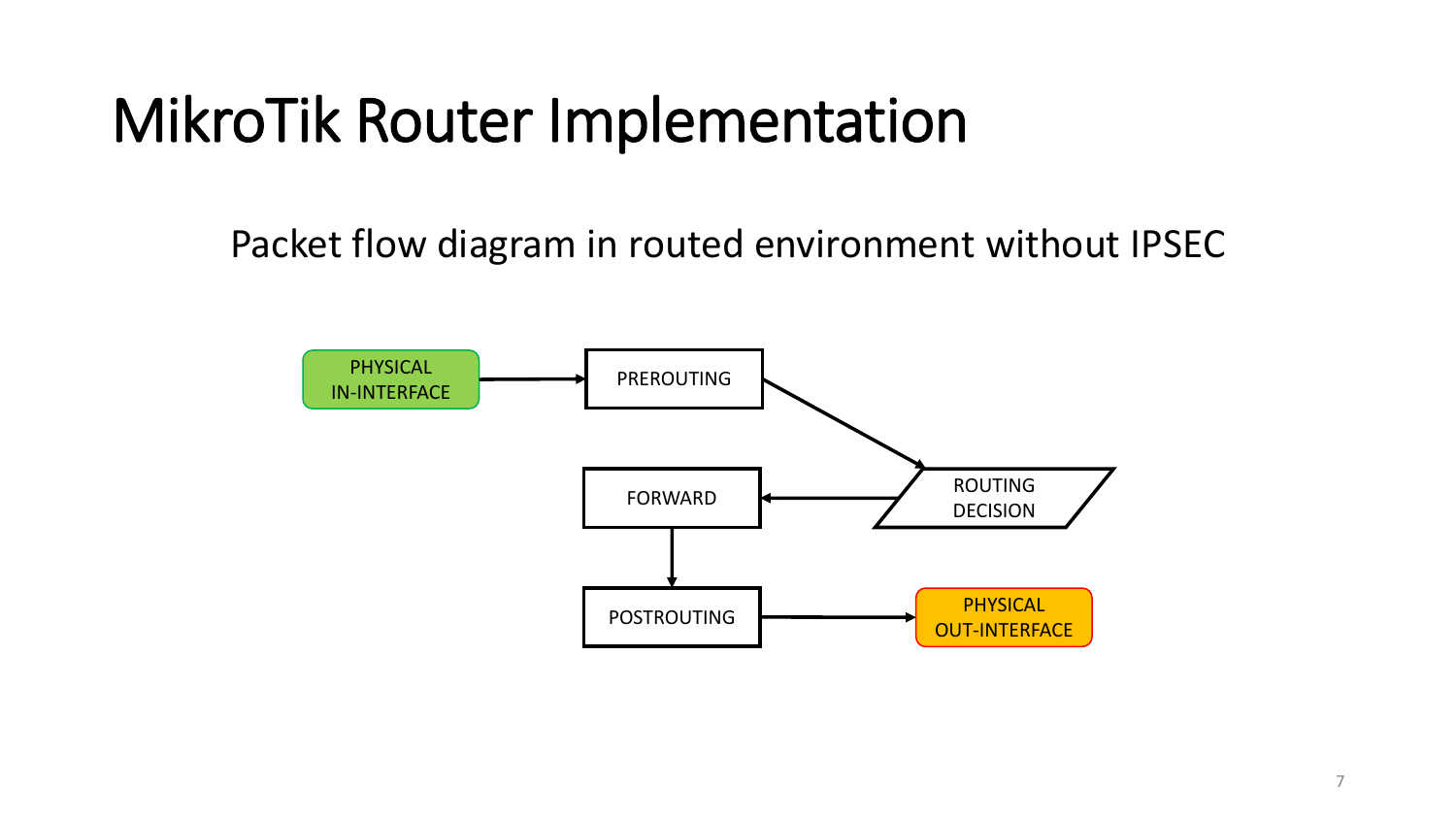### Bandwidth Control – Simple Queues

#### Packet Flow Chains

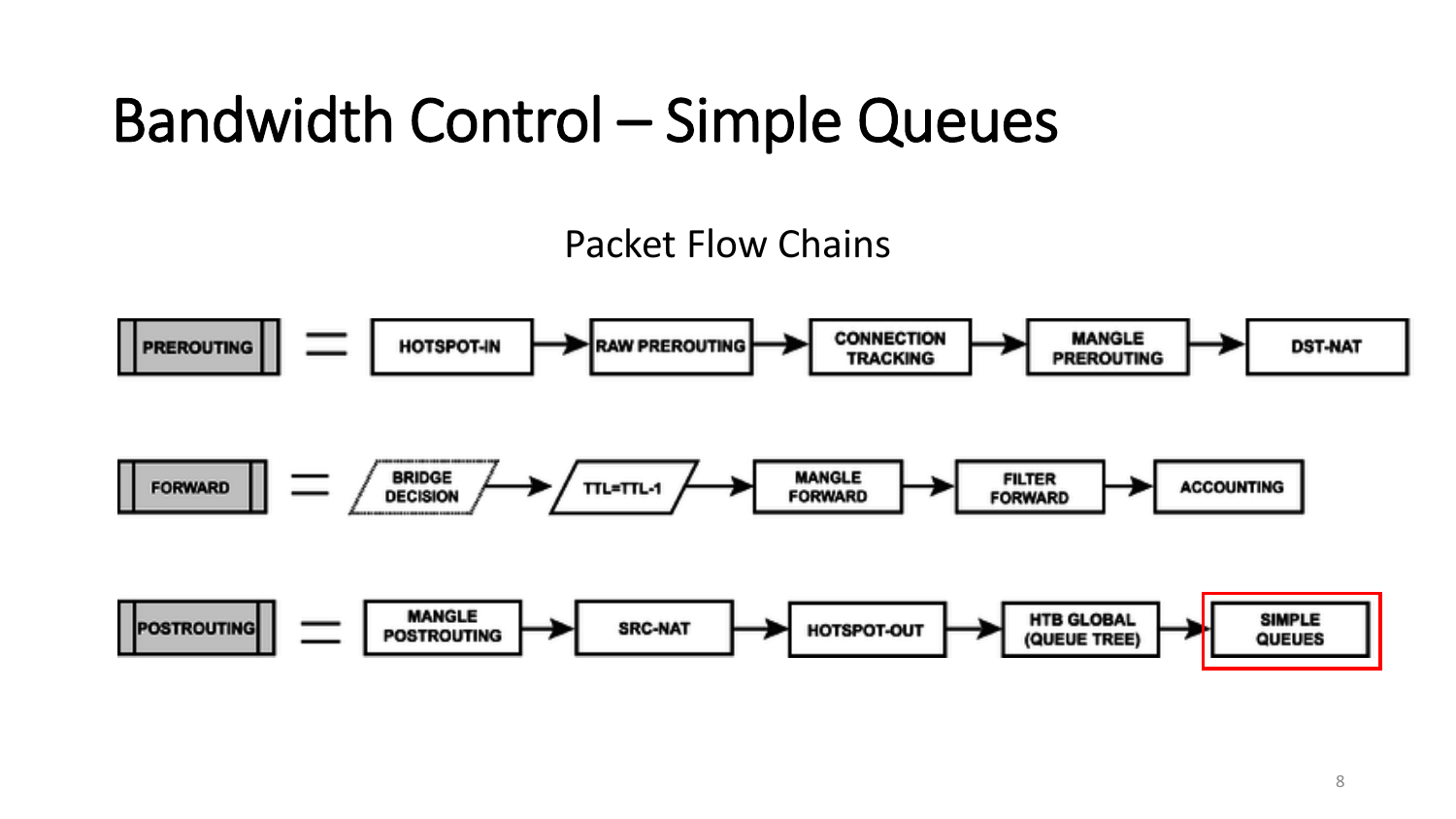### Bandwidth Control – Simple Queues

| New Simple Queue                                                                                    |       | $\Box$ x<br>Simple Queue <88.45>                                                                              |
|-----------------------------------------------------------------------------------------------------|-------|---------------------------------------------------------------------------------------------------------------|
| General Advanced Statistics Traffic Total Total Statistics                                          |       | General Advanced Statistics Traffic Total Total Statistics<br>OK                                              |
| Name: 88.45                                                                                         |       | ≑<br>Packet Marks:<br>Cancel                                                                                  |
| ∓ ≑<br>Target: 192.168.88.45                                                                        |       | Apply<br><b>Target Upload</b><br><b>Target Download</b>                                                       |
| Dst.:<br>▼                                                                                          |       | $\overline{\bullet}$ bits/s<br>Disable<br>$\vert \bar{\cdot} \vert$<br>Limit At: unlimited<br>unlimited       |
| <b>Target Upload</b><br><b>Target Download</b>                                                      | Co    | Priority: 8<br>Comment<br>8                                                                                   |
| $\overline{\bullet}$ 3M<br>$\overline{\bullet}$ bits/s<br>Max Limit: 768k                           |       | Bucket Size: 0.100<br>0.100<br>ratio<br>Copy                                                                  |
| −▲− Burst                                                                                           | Re    | $\overline{\bullet}$<br>$\vert \bar{\cdot} \vert$<br>Queue Type: ethemet-default<br>ethemet-default<br>Remove |
| $\overline{\bullet}$<br>$\overline{\bullet}$ bits/s<br>Burst Limit: unlimited<br>unlimited          | Reset | <b>Reset Counters</b><br>∣∓<br>Parent: none                                                                   |
| $\overline{\bullet}$ bits/s<br>$\vert \bar{\cdot} \vert$<br>Burst Threshold: unlimited<br>unlimited | Reset | Ÿ.<br>Reset All Counters                                                                                      |
| Burst Time: 0<br>10<br>s<br>$-\blacktriangleright$ Time                                             |       | Torch                                                                                                         |
|                                                                                                     |       |                                                                                                               |
|                                                                                                     |       |                                                                                                               |
| enabled                                                                                             |       | enabled                                                                                                       |

- Only Target and Max Limits required
	- Queue Type can limit performance recommend ethernet-default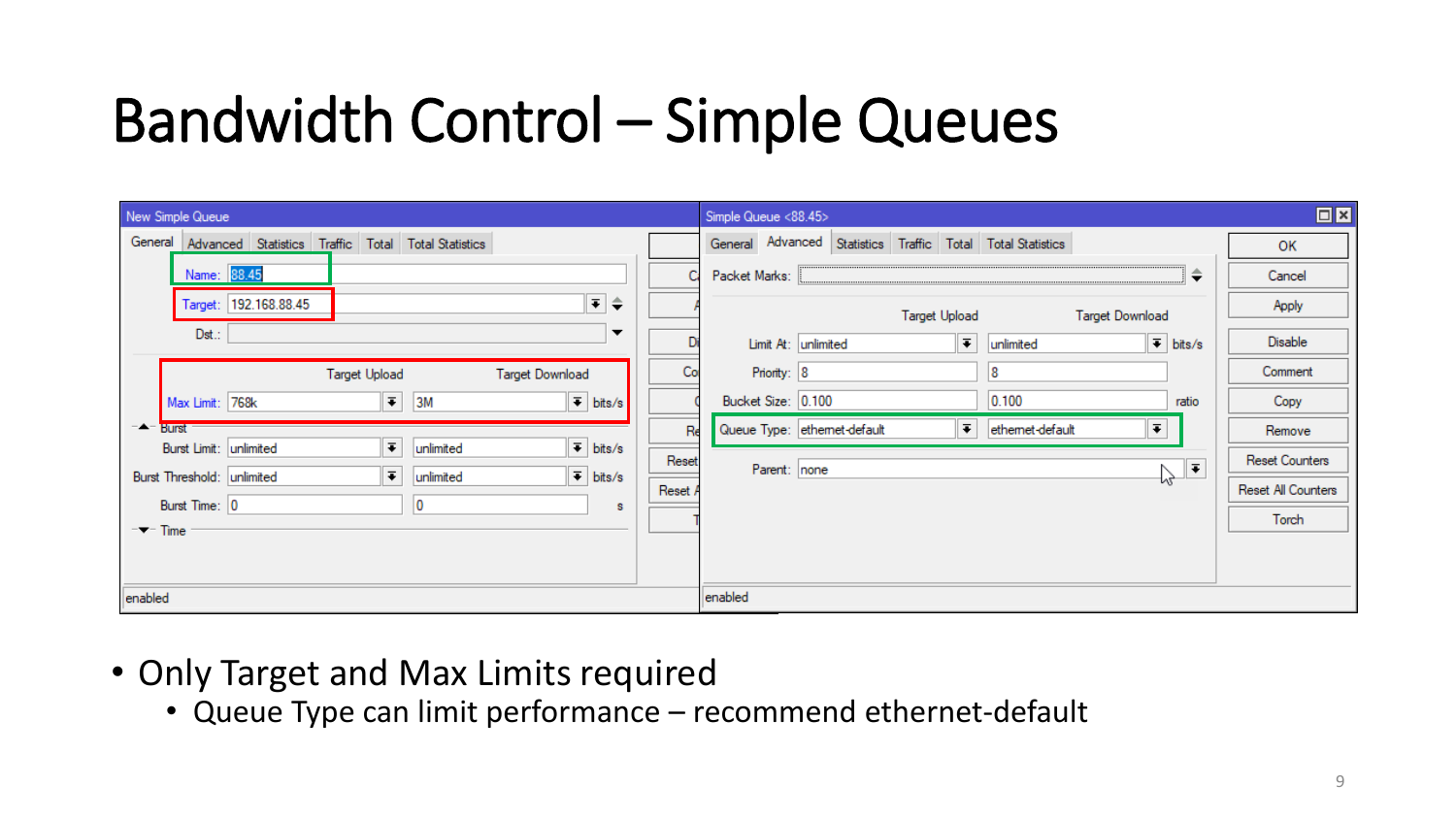### Bandwidth Control – Simple Queues

| $\Box$ x<br>Queue List |                                                                                                                                                      |                 |                  |                    |                   |                     |                             |                               |                 |  |
|------------------------|------------------------------------------------------------------------------------------------------------------------------------------------------|-----------------|------------------|--------------------|-------------------|---------------------|-----------------------------|-------------------------------|-----------------|--|
|                        | Simple Queues   Interface Queues   Queue Tree   Queue Types                                                                                          |                 |                  |                    |                   |                     |                             |                               |                 |  |
| ÷                      | $\boxed{c}$<br>$\mathbb{Z}$<br>$\left\Vert \mathcal{Q}\right\Vert \otimes$ $\left\Vert$<br>$=$<br>00 Reset Counters<br>00 Reset All Counters<br>Find |                 |                  |                    |                   |                     |                             |                               |                 |  |
| Name                   | $\overline{\ast}$<br>$\overline{\bullet}$<br>$\pm$<br>Filter<br>contains<br>$\overline{\phantom{0}}$                                                 |                 |                  |                    |                   |                     |                             |                               |                 |  |
| #                      | Name                                                                                                                                                 | Target          | Upload Max Limit | Download Max Limit | Upload Queue Type | Download Queue Type | <b>Total Uploaded Bytes</b> | <b>Total Downloaded Bytes</b> | Comment<br>▾    |  |
| $\mathbf{0}$           | 曡 88.45                                                                                                                                              | 192.168.88.45   | 768k             | 3M                 | ethemet-default   | ethemet-default     | 0 B                         |                               | 0 B John Smith  |  |
|                        | 曡 88.202                                                                                                                                             | 192.168.88.202  | 3M               | 12M                | ethemet-default   | ethemet-default     | 0 B                         |                               | 0 B David Jones |  |
| $\overline{2}$         | 叠 88.Other                                                                                                                                           | 192.168.88.0/24 | 384k             | 768k               | default-small     | default-small       | 0B                          | 0 B                           |                 |  |
|                        |                                                                                                                                                      |                 |                  |                    |                   |                     |                             |                               |                 |  |
| 3 items                |                                                                                                                                                      |                 | 0 B queued       |                    |                   | 0 packets queued    |                             |                               |                 |  |

#### [admin@COV Site Router] / queue simple> pr

#### Flags: X - disabled, I - invalid, D - dynamic  $0$  ::: John Smith name="88.45" target=192.168.88.45/32 parent=none packet-marks="" priority=8/8 queue=ethernet-default/ethernet-default limit-at=0/0 max-limit=768k/3M burst-limit=0/0 burst-threshold=0/0 burst-time=0s/0s bucket-size=0.1/0.1

 $\mathbf{1}$ ::: David Jones

> name="88.202" target=192.168.88.202/32 parent=none packet-marks="" priority=8/8 queue=ethernet-default/ethernet-default limit-at=0/0 max-limit=3M/12M burst-limit=0/0 burst-threshold=0/0 burst-time=0s/0s bucket-size=0.1/0.1

2 name="88.0ther" target=192.168.88.0/24 parent=none packet-marks="" priority=8/8 queue=default-small/default-small\_limit-at=0/0\_max-limit=384k/768k\_burst-limit=0/0\_burst-threshold=0/0 burst-time=0s/0s bucket-size=0.1/0.1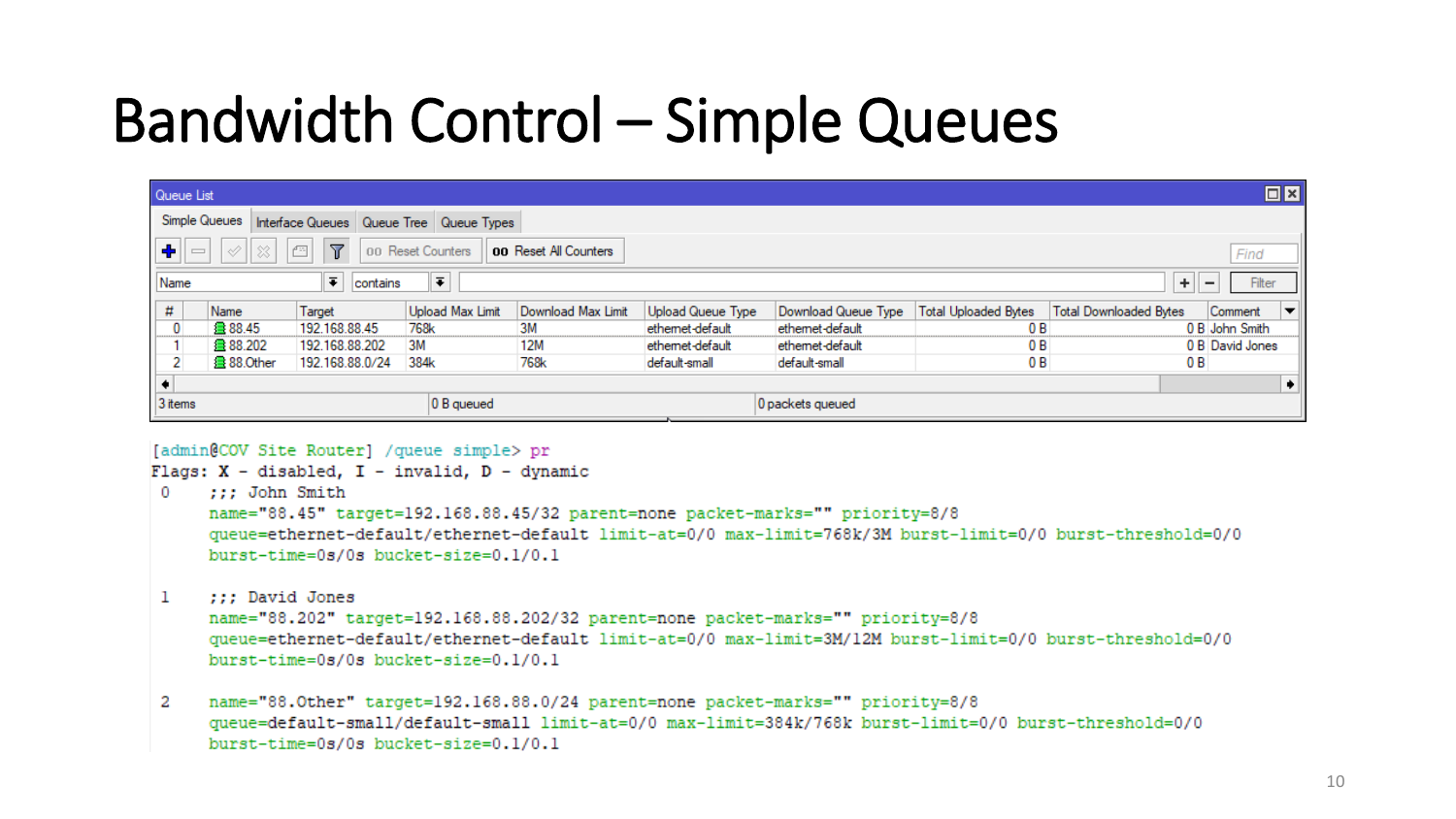### Simple Queue – Pros and Cons

#### • Pros

- Simple to configure
- Utilizes multiple cores in multi-core router e.g. CCR1036
- Basic bandwidth control can be enhanced with:
	- Traffic prioritization
	- Bursting
	- Time based limits
	- Data rate limitation by protocols, ports, …
- Cons
	- Each packet has to be checked against each queue rule to find out if there is a match and an action that has to be applied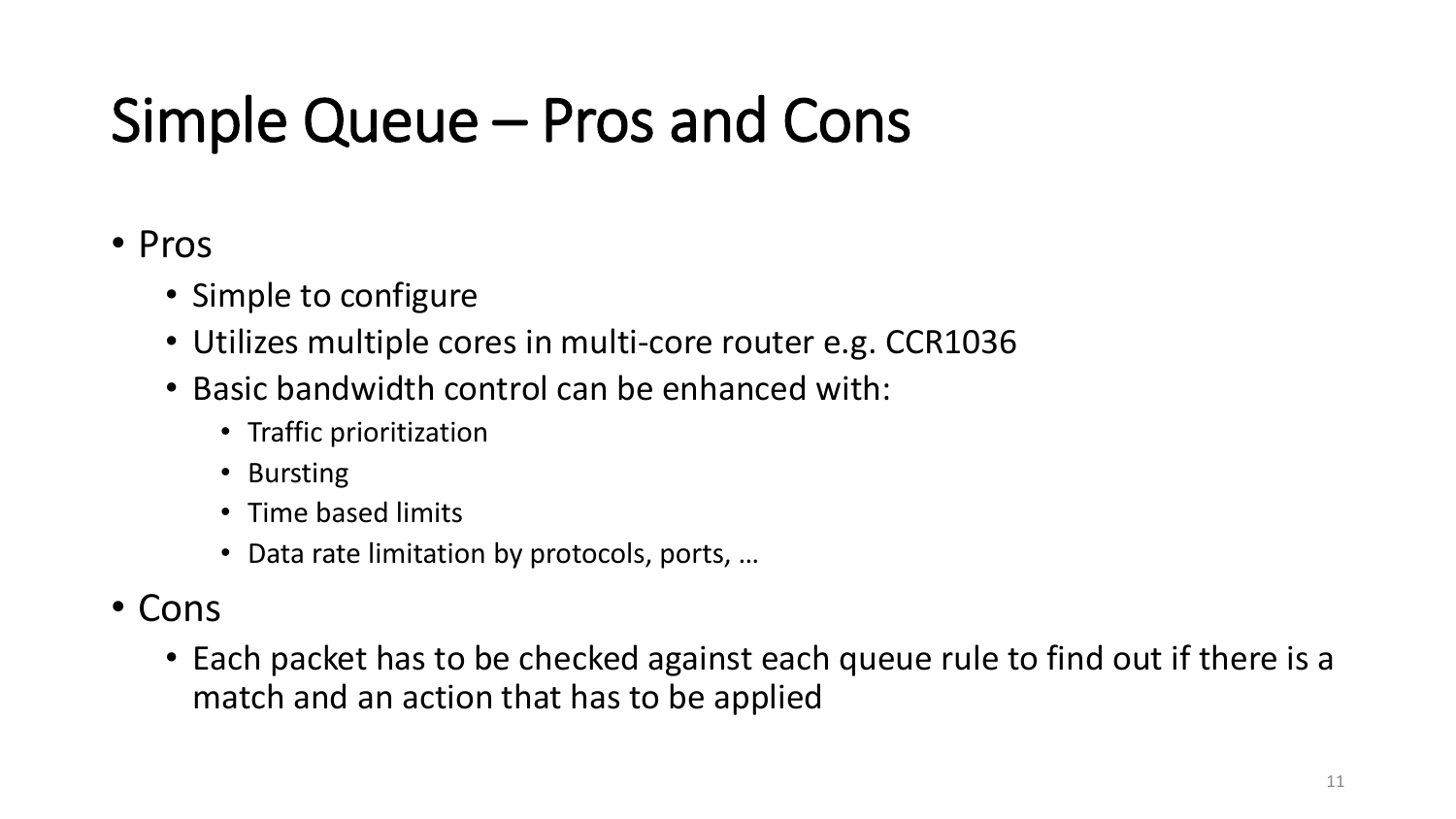### Bandwidth Control – Mangle + Queue Trees

#### Packet Flow Chains

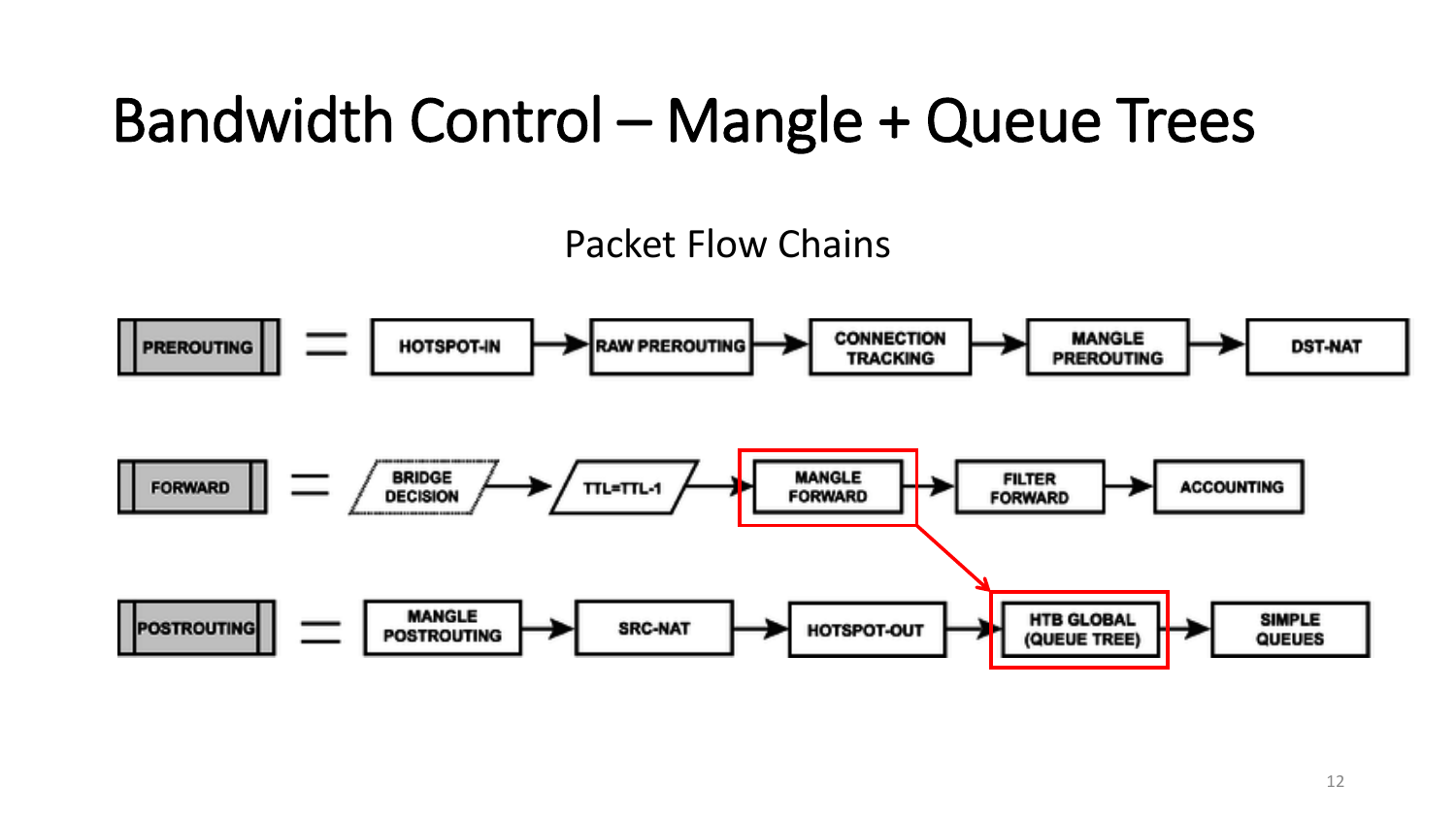### Bandwidth Control – Mangle + Queue Trees

- Configuration sequence for each service level
	- Mark Connection
	- Mark Packets
	- Create Queue Trees
	- Create Queue Types
	- Create Address Lists

How do we handle router interfaces?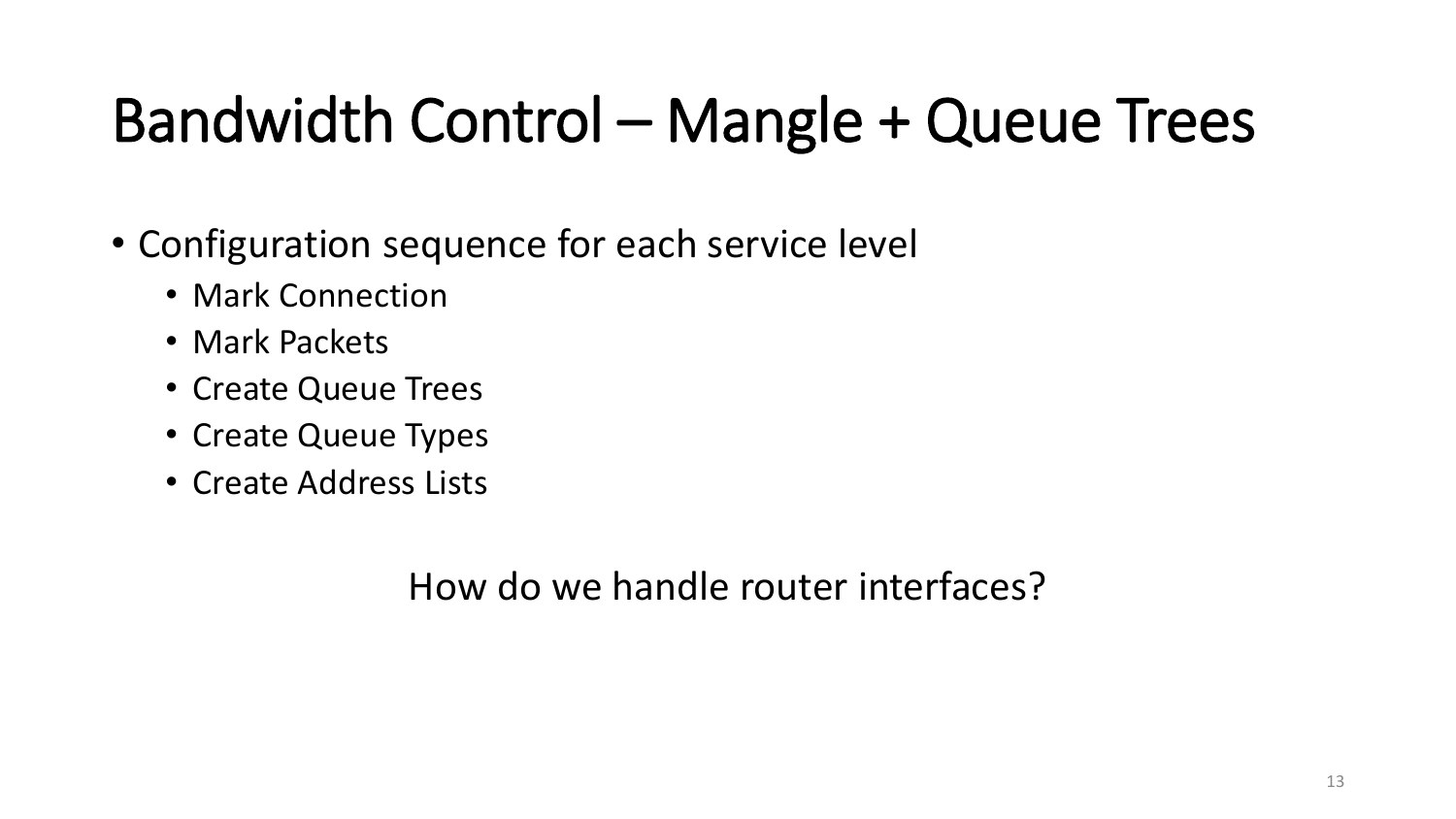# Data Center (NOC) Configuration

- Internet
	- Two connections
	- BGP
- Router
	- Could be redundant configuration
- Distribution Network
	- P2P backbone links
	- OSPF
	- Wireless AP

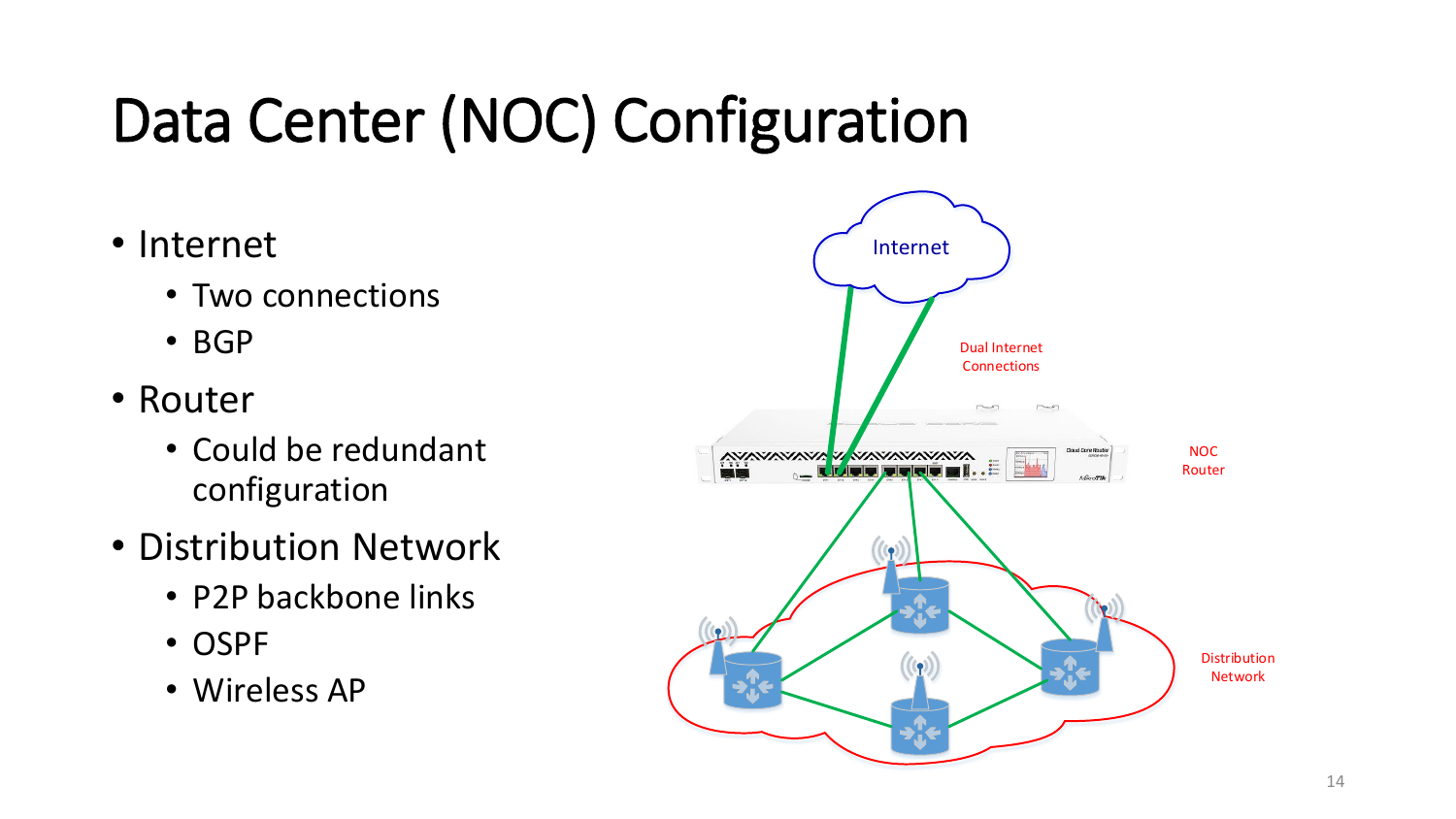### Mangle + Queue Trees Configuration Inbound Connections

- Two Internet connections
	- Need to be able to view as one interface
	- Create an Interface List "Inbound"

/interface list add name=Inbound

/interface list member add interface=ether1 list=Inbound add interface=ether2 list=Inbound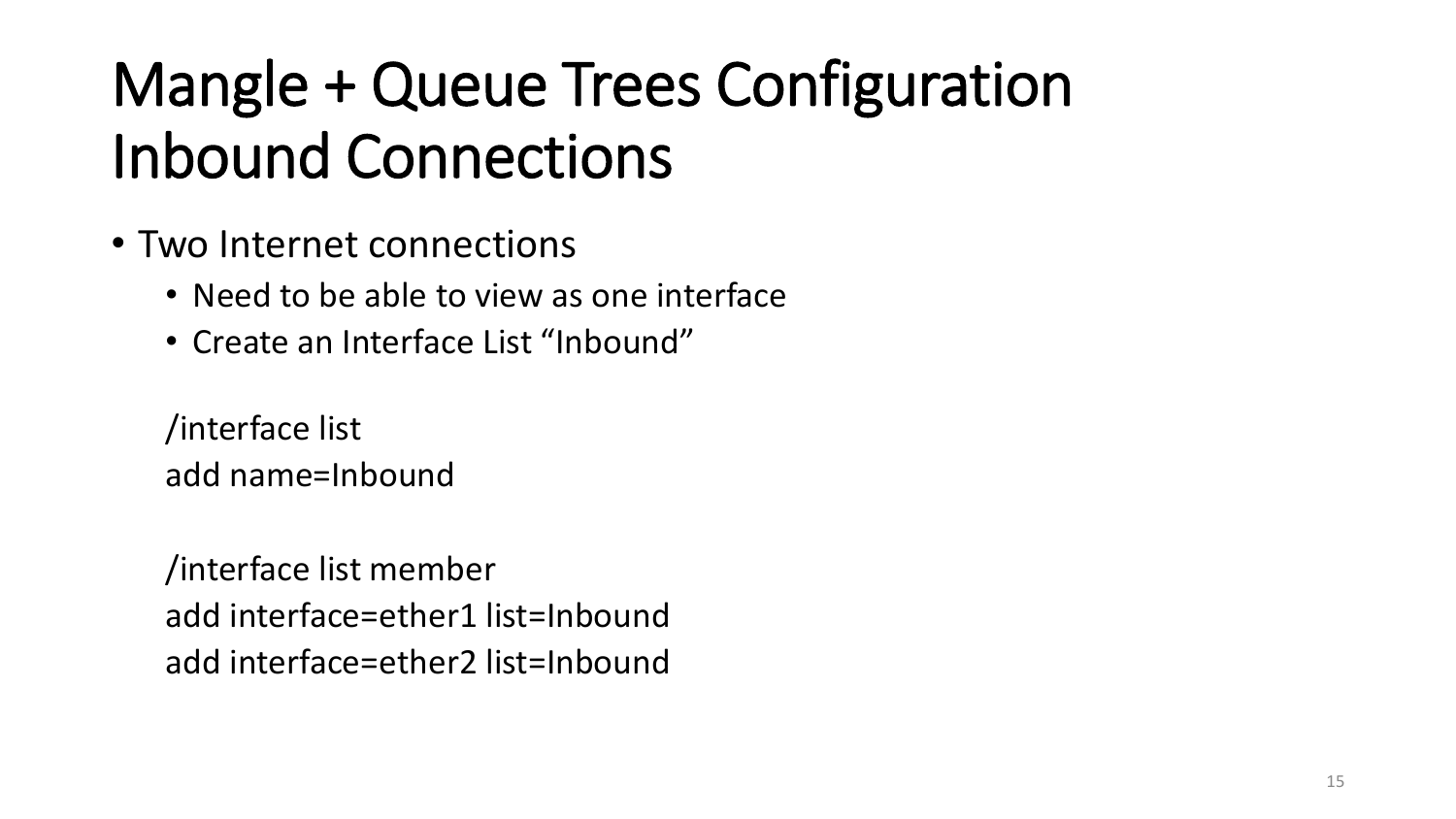### Mangle + Queue Trees Configuration Outbound Connections

- Three distribution connections
	- Need to be able to view as one interface
	- Create an Interface List "Outbound"

/interface list add name=Outbound

/interface list member add interface=ether5 list=Outbound add interface=ether6 list=Outbound add interface=ether7 list=Outbound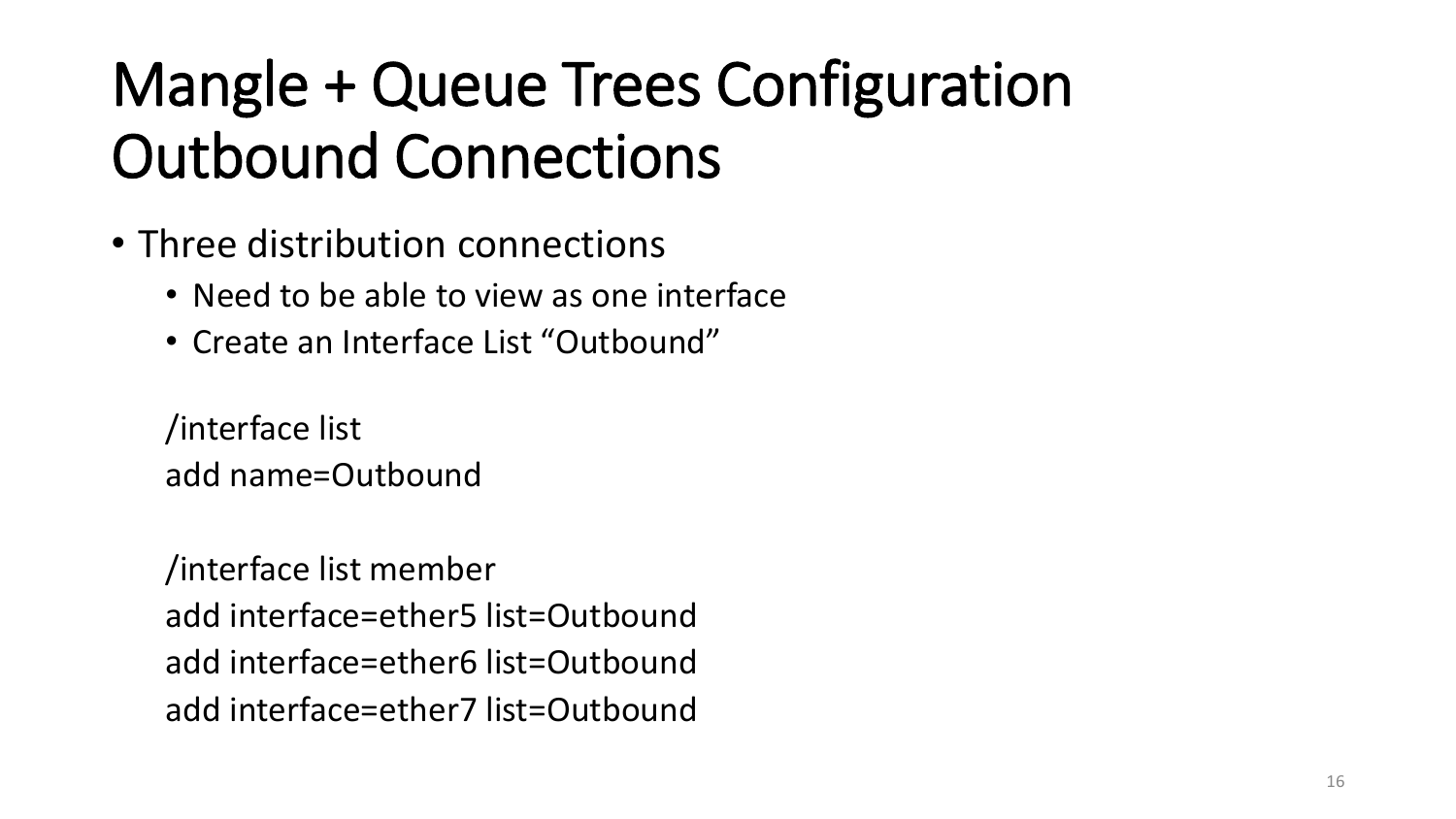### Mangle + Queue Trees Configuration Mark Connections

- Mark connections for specific service
	- E.g. Service "R12" which has 12 Mbps download, 3 Mbps upload

/ip firewall mangle chain=forward action=mark-connection new-connection-mark=Upload-R12 \ src-address-list=R12 in-interface-list=Outbound connection-state=new \ passthrough=yes

chain=forward action=mark-connection new-connection-mark=Download-R12 \ dst-address-list=R12 out-interface-list=Outbound connection-state=new \ passthrough=yes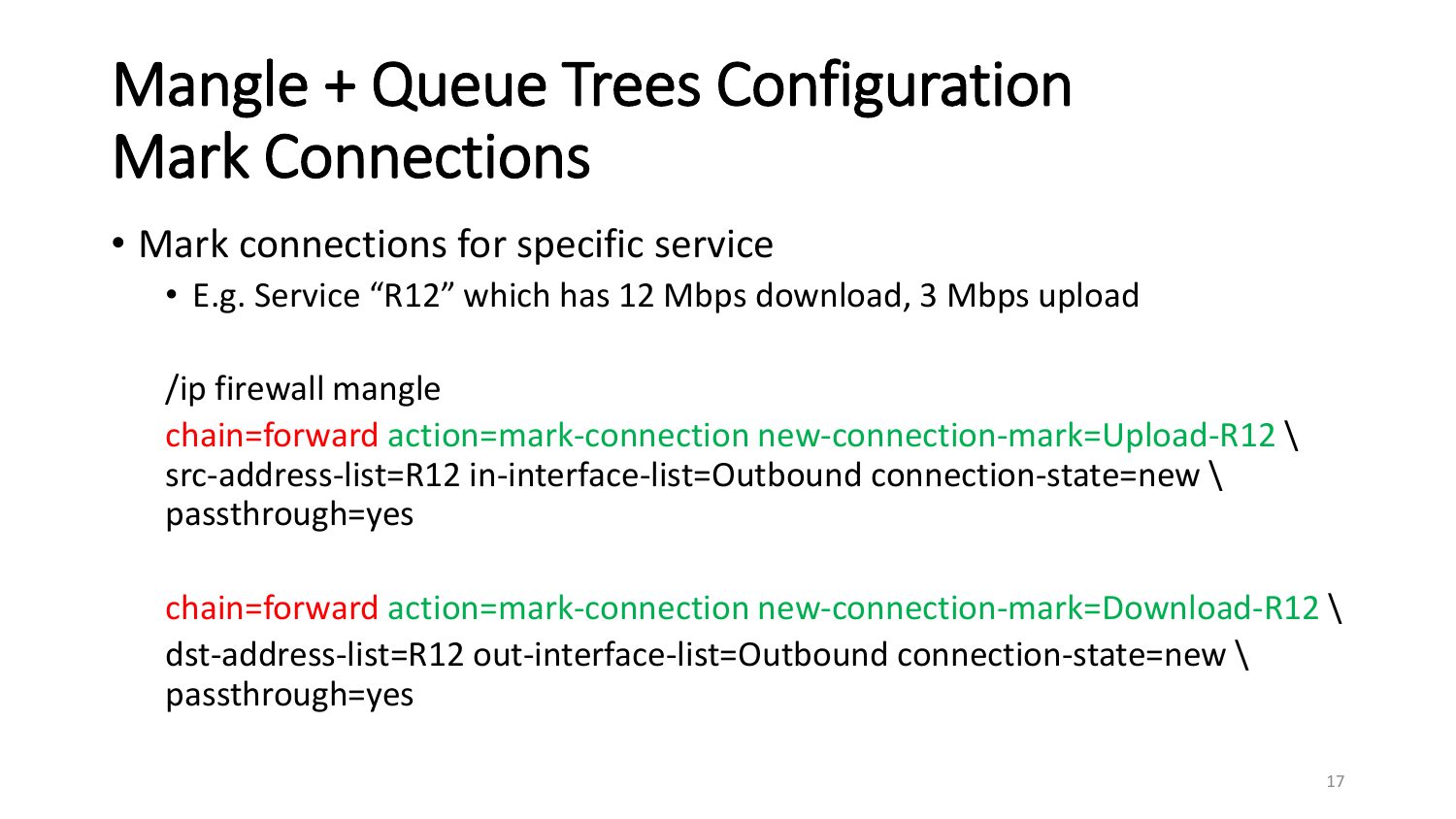### Mangle + Queue Trees Configuration Mark Packets

- Mark packets for specific service
	- E.g. R12 service for which we have marked connections

/ip firewall mangle chain=forward action=mark-packet new-packet-mark=Upload-R12 \ connection-mark=Upload-R12 in-interface-list=Outbound passthrough=yes

chain=forward action=mark-packet new-packet-mark=Download-R12 \ connection-mark=Download-R12 out-interface-list=Outbound passthrough=yes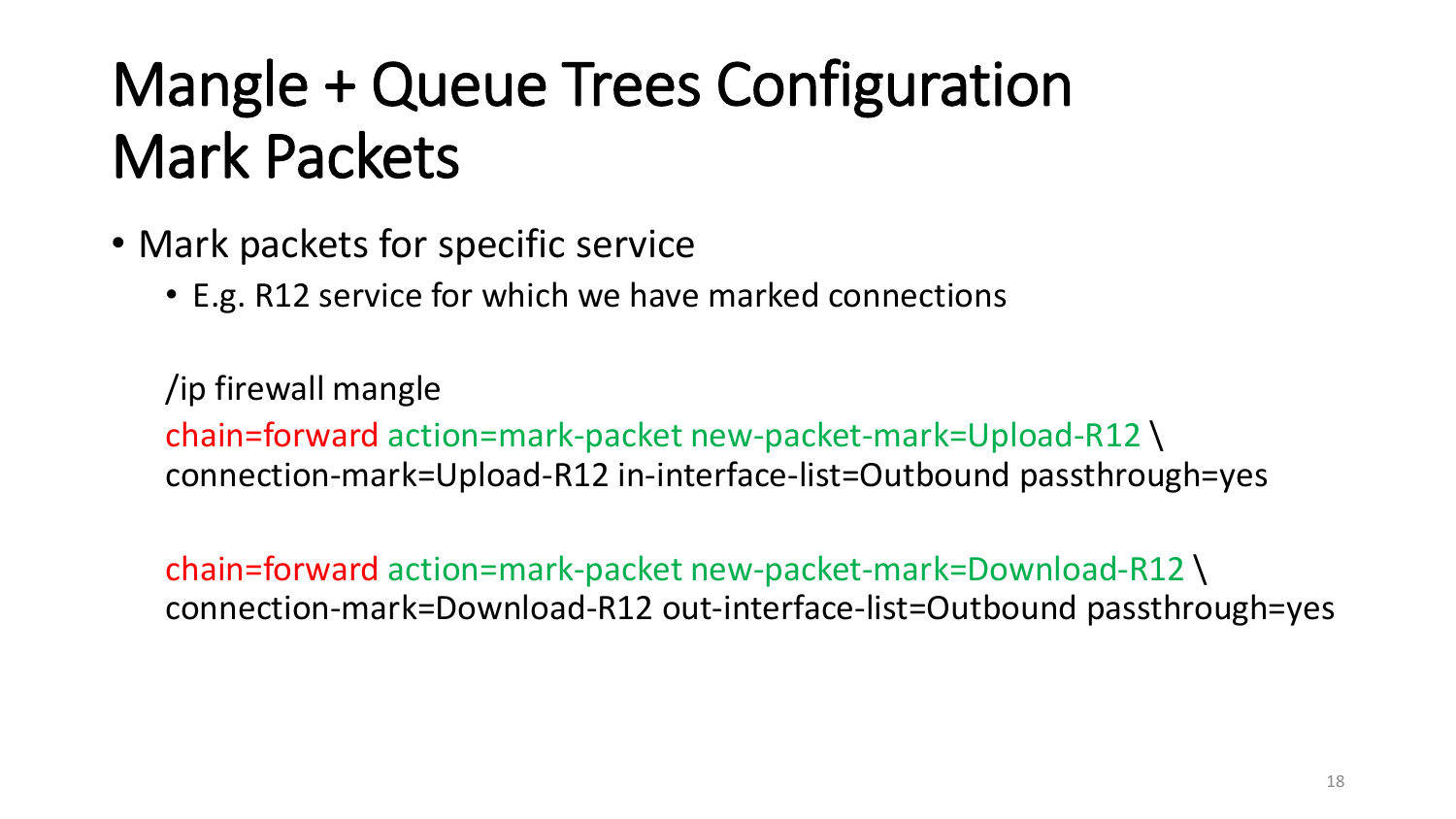### Mangle + Queue Trees Configuration Mark Connection and Packets

| Filter Rules NAT Mangle Raw Service Ports Connections Address Lists Layer7 Protocols                                                                      |                                   |         |                    |                     |                 |                   |                   |                 |                |
|-----------------------------------------------------------------------------------------------------------------------------------------------------------|-----------------------------------|---------|--------------------|---------------------|-----------------|-------------------|-------------------|-----------------|----------------|
| $\ \clubsuit\ $ $\!=$ $ \diamondsuit\ \otimes \parallel\textcircled{r} $ $ \blacktriangledown $ $ $ 00 Reset Counters $\parallel$ 00 Reset All Counters ( |                                   |         |                    |                     |                 |                   |                   |                 |                |
| #                                                                                                                                                         | Action                            | Chain   | In. Interface List | Out. Interface List | Connection Mark | Src. Address List | Dst. Address List | New Packet Mark | New Connection |
| 0                                                                                                                                                         | $\mathscr{P}$ mark connection     | forward | Outbound           |                     |                 | R <sub>12</sub>   |                   |                 | Upload-R12     |
|                                                                                                                                                           | $\mathscr{D}$ mark connection     | forward |                    | Outbound            |                 |                   | R <sub>12</sub>   |                 | Download-R12   |
|                                                                                                                                                           | $\blacktriangleright$ mark packet | forward | Outbound           |                     | Upload-R12      |                   |                   | Upload-R12      |                |
|                                                                                                                                                           | $\blacktriangleright$ mark packet | forward |                    | Outbound            | Download-R12    |                   |                   | Download-R12    |                |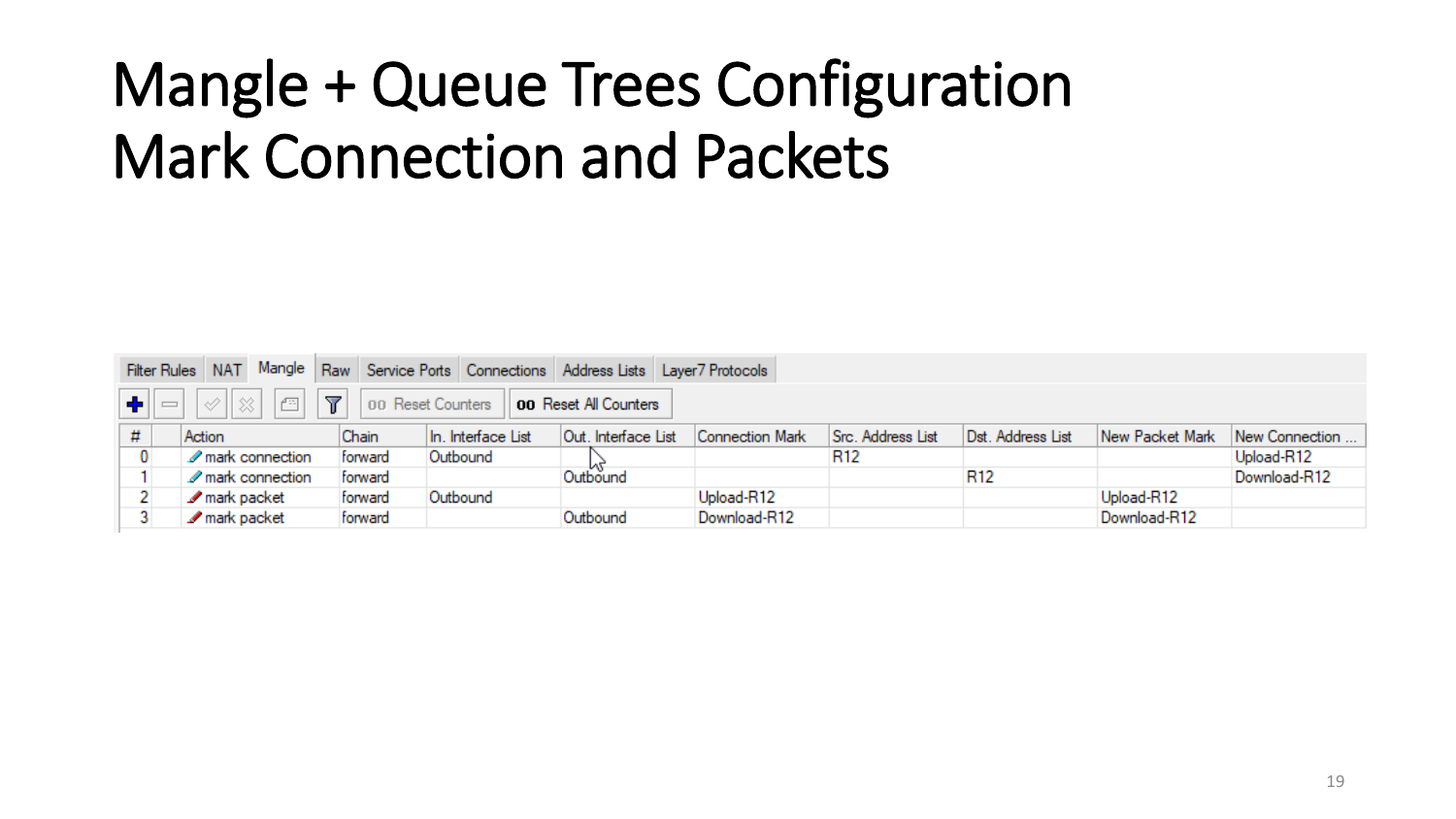### Mangle + Queue Trees Configuration Queue Trees

- Create Queue Trees for specific service
	- E.g. R12 service for which we have marked connections and packets

/queue tree add name=R12-Download packet-mark=Download-R12 parent=global \ queue=R12-Download

add name=R12 Upload packet-mark=Upload-R12 parent=global \ queue=R12-Upload

| Interface Queues<br>Simple Queues |                           |                | Queue Tree Queue Types |                         |              |              |         |
|-----------------------------------|---------------------------|----------------|------------------------|-------------------------|--------------|--------------|---------|
|                                   | $\vee$ $\mathbf{x}$<br>合計 | $\overline{r}$ | 00 Reset Counters      | OO Reset All Counters   |              |              |         |
|                                   | Name                      | Parent         | Packet Marks           | Queue Type              | Queued Bytes | Bytes        | Packets |
|                                   | 盘 R12-Download            | alobal         | Download-R12           | R12-Download            |              | 0 B 77.4 MiB | 80 280  |
|                                   | <b>昼R12-Upload</b>        | global         | Upload-R12             | R <sub>12</sub> -Upload |              | 0 B 12.8 MiB | 41 507  |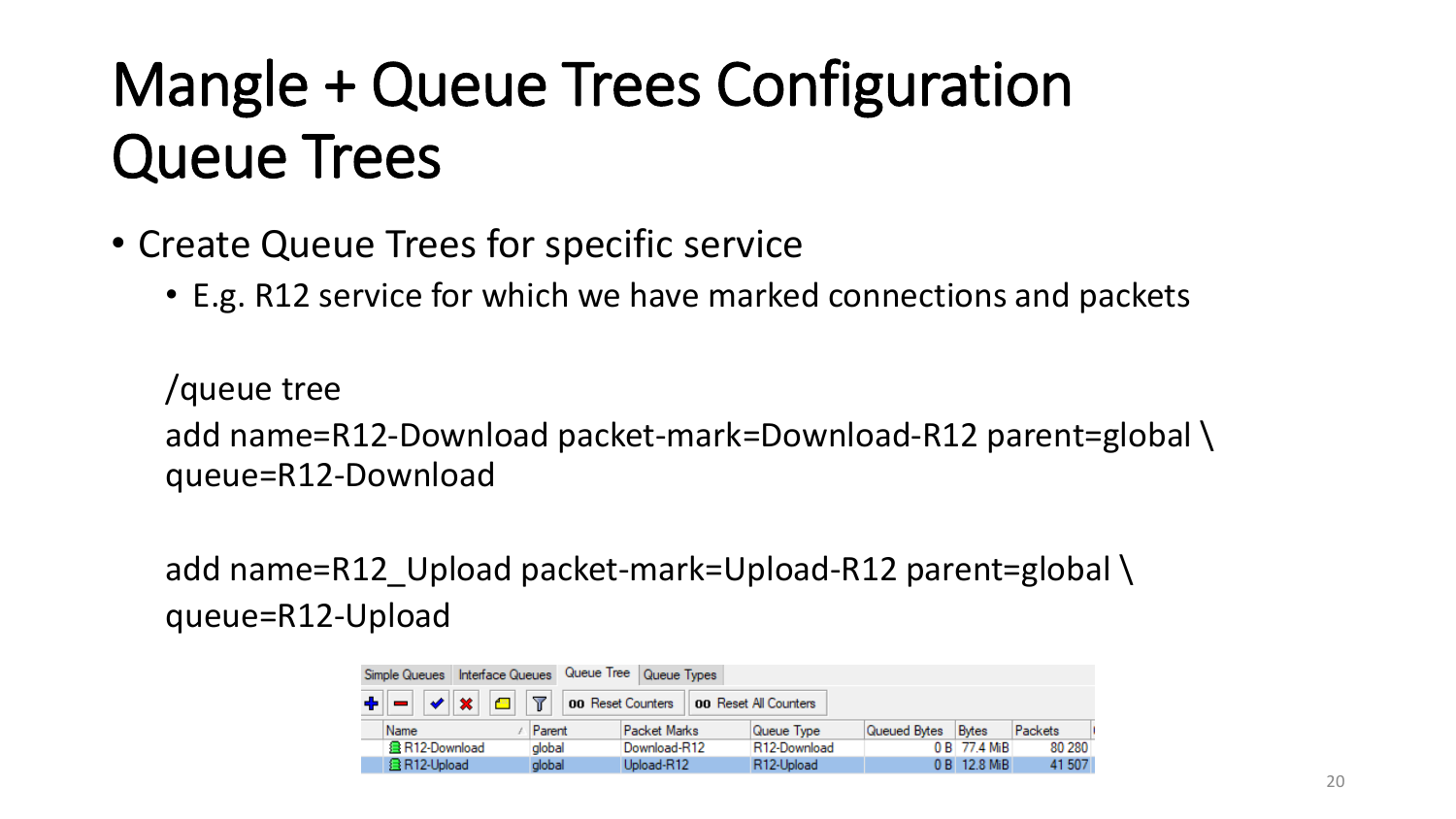## Mangle + Queue Trees Configuration Queue Types

- Create Queue Types for specific service
	- E.g. R12 service with 12 Mbps download and 3 Mbps upload

/queue type add kind=pcq name=R12-Download pcq-classifier=dst-address \ pcq-dst-address6-mask=64 pcq-rate=12M pcq-src-address6-mask=64

add kind=pcq name=R12-Upload pcq-classifier=src-address \ pcq-dst-address6-mask=64 pcq-rate=3M pcq-src-address6-mask=64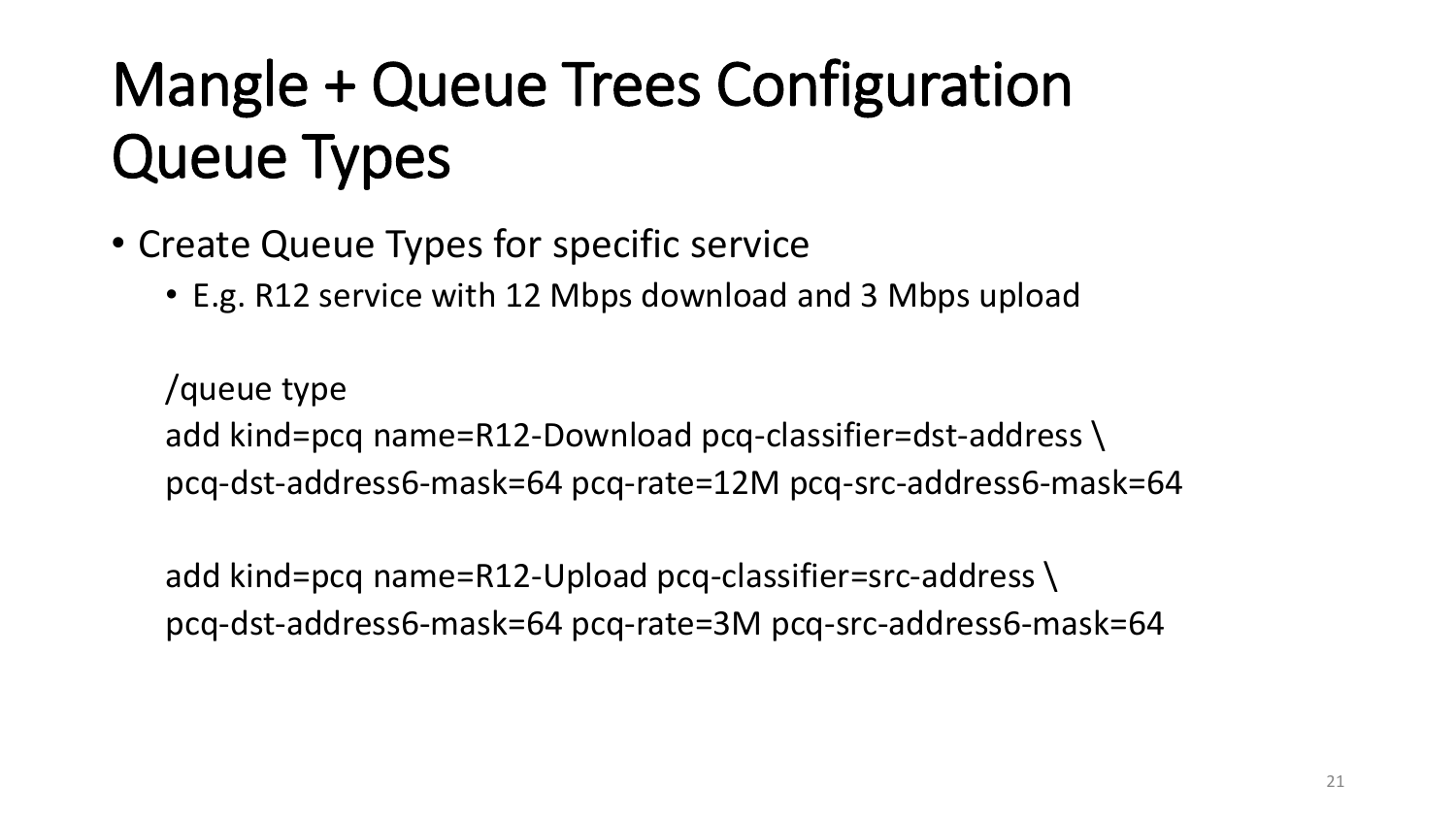# Mangle + Queue Trees Configuration Complete Bandwidth Solution

- Repeat the configured rules for each service level offered
	- Mark connections
	- Market packets
	- Queue Trees
	- Queue Types
- Create an Address List for each service level which contains IP addresses of the clients on that service level
	- Changing a clients service level is achieved by simply assigning their IP address to the required Address List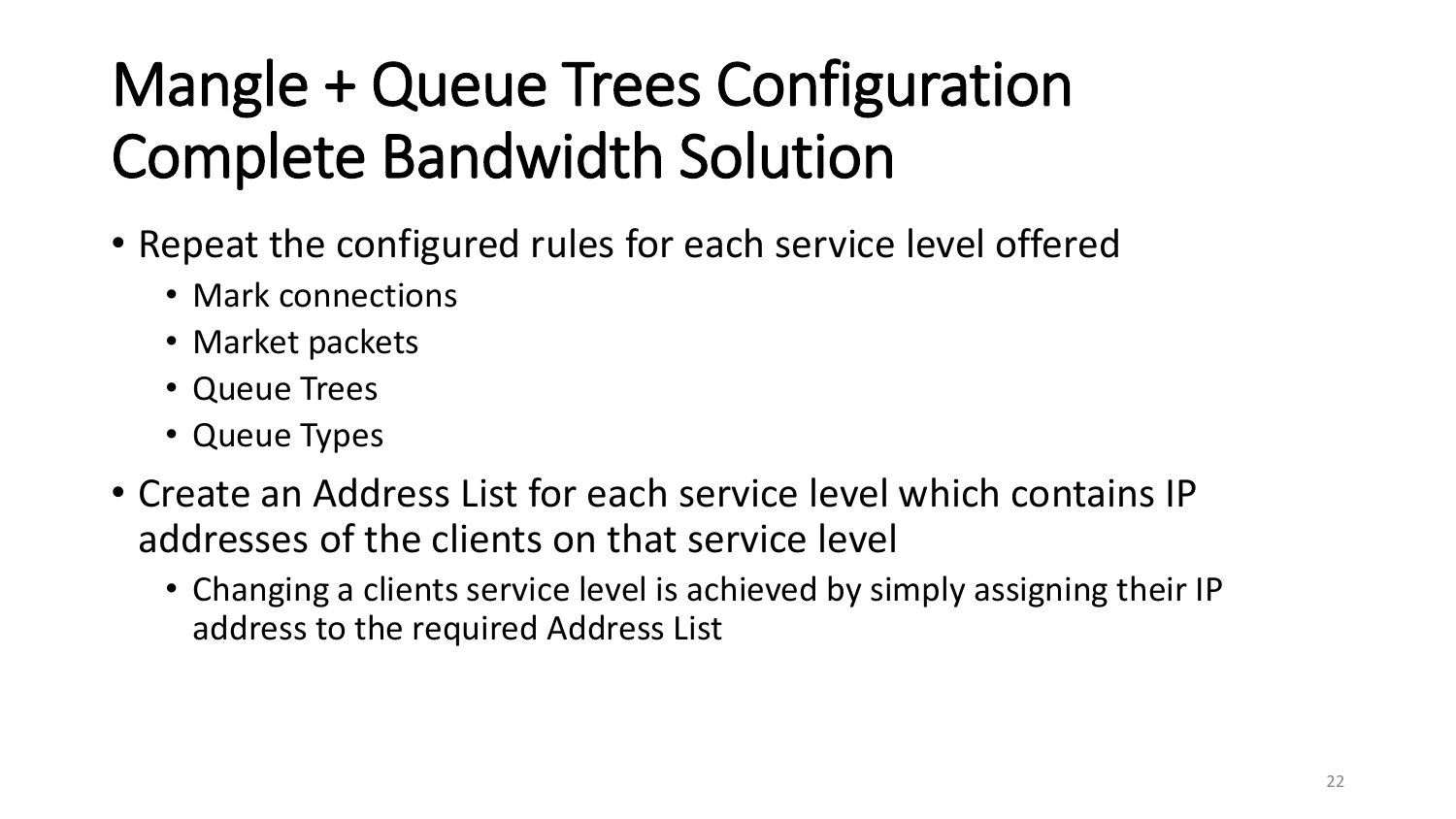### Mangle + Queue Trees – Pros and Cons

- Pros
	- Much lower resource utilization as bandwidth limits are established when connection is initiated
	- Extensive advanced control available through the use of mangle, queue tree and type parameters
- Cons
	- More complex configuration